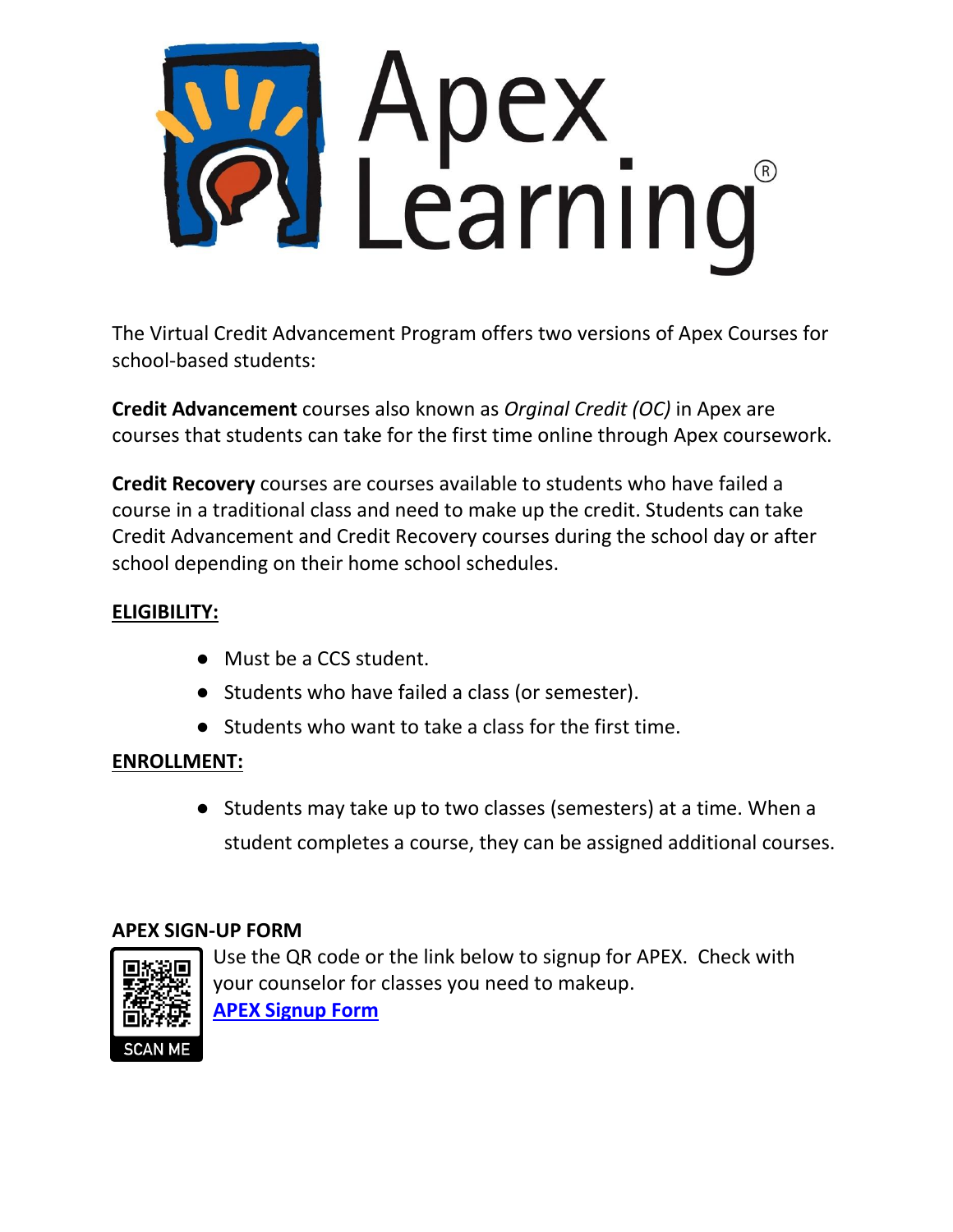### **EASTMOOR ACADEMY AFTER SCHOOL APEX LAB INFORMATION**

#### **Days/Times**

Tuesday and Thursday: 2:45p - 4:45p Wednesday: Zoom Open Hours 2:45p - 4:45p **[Wednesday Zoom Link](https://ccsoh-us.zoom.us/j/83334238785)** Meeting ID: 833 3423 8785

# **APEX After School Google Classroom Code**: **3obocf2**

### **[Eastmoor VCAP LAB Test Unlock request](https://forms.gle/UxnYQQ2mZULoD4TdA)**

(this is only monitored during lab hours. Outside of lab hours, use the [After Hours](https://docs.google.com/forms/d/e/1FAIpQLSf34SdPDoouxd2_8H9tNhMDPrkWXL5BDNygY1mIQqruC7T98A/viewform?usp=sf_link)  [Test Unlocker](https://docs.google.com/forms/d/e/1FAIpQLSf34SdPDoouxd2_8H9tNhMDPrkWXL5BDNygY1mIQqruC7T98A/viewform?usp=sf_link) link.

#### **DISTRICT EVENING UNLOCKERS**

#### **[After Hours Test Unlocker Request](https://docs.google.com/forms/d/e/1FAIpQLSf34SdPDoouxd2_8H9tNhMDPrkWXL5BDNygY1mIQqruC7T98A/viewform?usp=sf_link)**

The evening unlockers will be working **Monday-Thursday from 3:00-7:00 pm**, You will need to fill out the Google Form with all requested information. Their test will be unlocked within 15 minutes. This will allow you to work on days you don't have an after-school lab or after your lab hours end.

#### **YOU'RE ENROLLED, NOW WHAT?**

#### **Getting Started:**

Login to **<http://www.apexvs.com/> or login to clever.com and select APEX from the icons**

- *Username***:  Student ID number**
- *Password***: Columbus2021 (you will be prompted to change your password once you login for the first time)**
- **Click on the Course Name.**
- **Click on the Unit 1 to begin.**
- **You have to complete the assignments in order.   (Assignments will be locked until you complete the previous assignment)**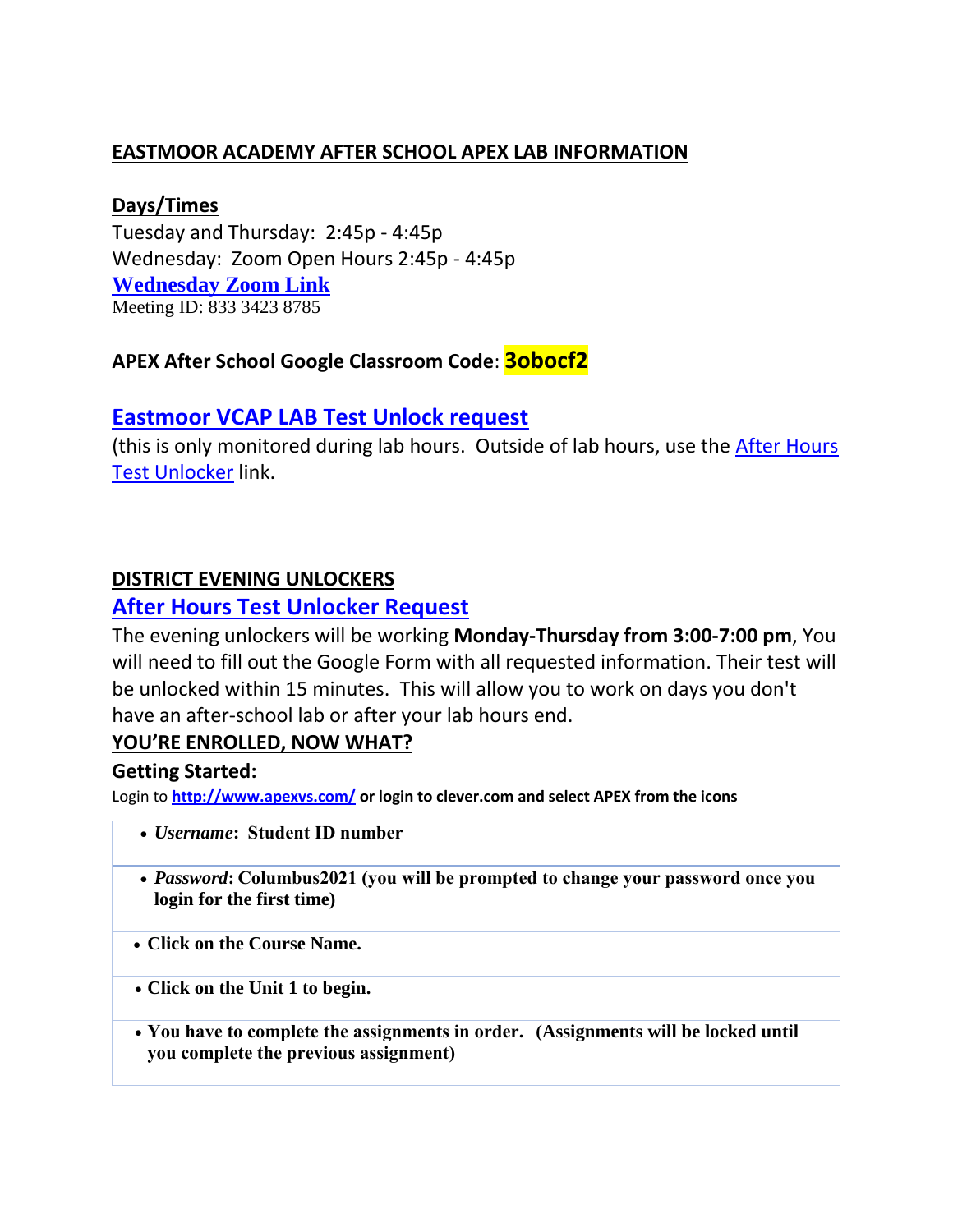- *If you fail a quiz 3 times***, your progress will be blocked.  Contact your teacher if this happens.**
- **When you have completed a unit and are ready to take the test, fill out the correct google form.**
- **You need a minimum 60% in order to pass the course (This is the % grade listed on your progress report.** *THIS IS NOT the same as your "Grade to Date")*
- **Credit recovery, students are assigned to the PRESCRIPTIVE courses. Prescriptive courses are courses that you have previously taken but did not earn a credit. Some prescriptive courses have a Pre-test that allows you to test out of previously learned material.  DO NOT rush through these test.  The better you do on the pre-test, the less work you have to do in the unit .** *Please note, however, not all courses in APEX have a prescriptive option.*
- **You should spend at least 1 hour per day working on this course**
- **All unit work needs to be completed in order to have tests/quizzes unlocked.  Do not request to have a test opened if you have not completed the prior assignments.**

**\*Make sure to remind your parent/guardian to sign off in Infinite Campus so the grade can be added to your transcript once you have finished the class.**

#### **WHAT TO DO WHEN YOU HAVE FINISHED A COURSE**

Let your Lab teacher or [Ms. Caruthers](mailto:acaruthers1645@columbus.k12.oh.us) and your Teacher of Record know that you believe that you have finished a course. If you have met the requirements, they will post the grade for you.

### **2021-2022 VCAP Course Offerings:**

- Algebra 1 X and Y
- Algebra 1 Part 1 X and Y
- Algebra 1 Part 2 X and Y
- Integrated Math 1 X and Y
- Integrated Math 2 X and Y
- Geometry X and Y
- Algebra 2 X and Y
- Integrated Math 3 X and Y